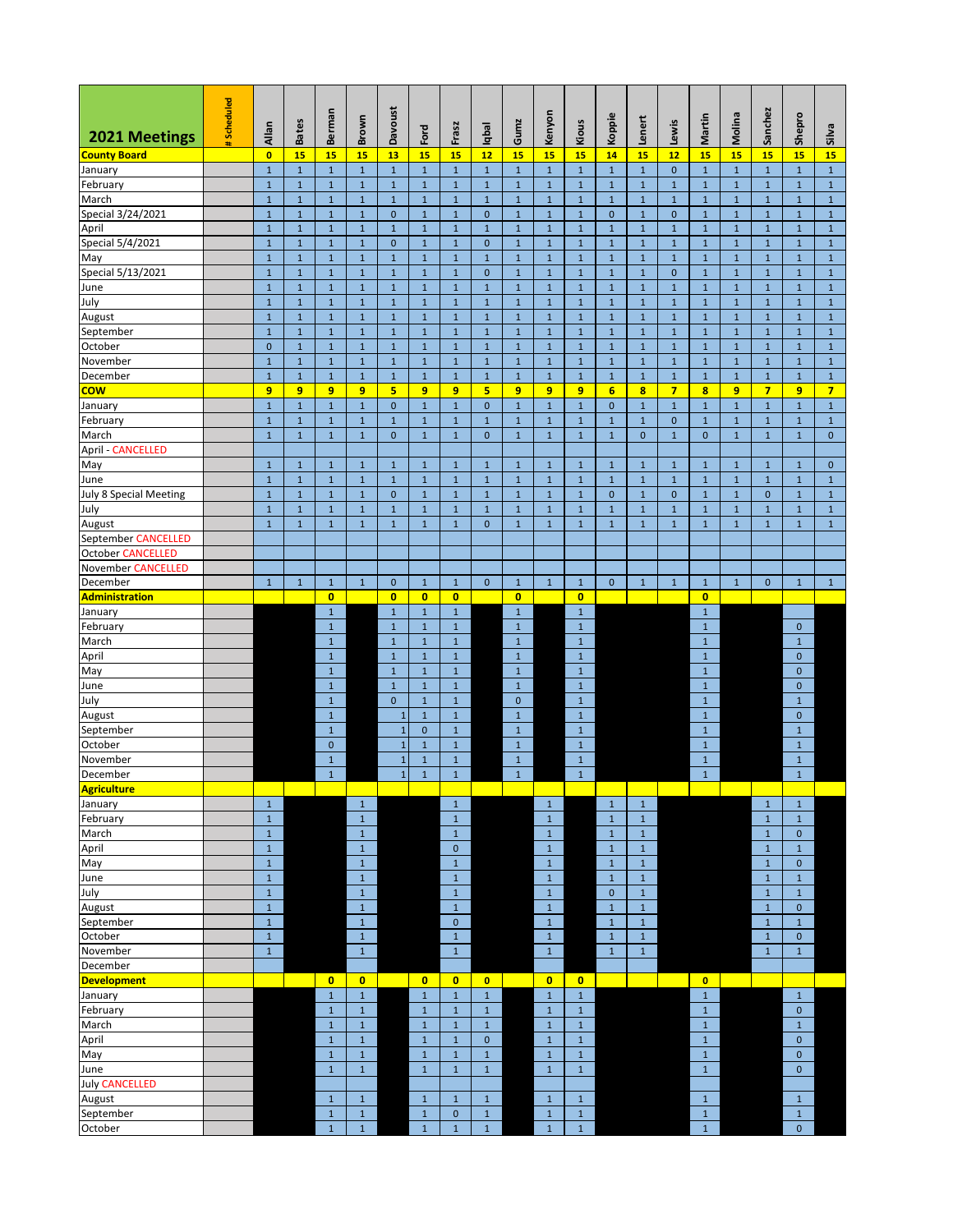| November                    |              |                | $\mathbf 1$    | $\mathbf 1$ |                | $1\,$        | $\mathbf 1$  | $\mathbf{1}$ |              | $\mathbf 1$    | $1\,$        |              |              |              | $\,1\,$      |                |              | $\mathbf 1$    |  |
|-----------------------------|--------------|----------------|----------------|-------------|----------------|--------------|--------------|--------------|--------------|----------------|--------------|--------------|--------------|--------------|--------------|----------------|--------------|----------------|--|
| December                    |              |                | $\mathbf{1}$   | $\mathbf 1$ |                | $\mathbf{1}$ | $1\,$        | $\mathbf 1$  |              | $\mathbf{1}$   | $\mathbf{1}$ |              |              |              | $1\,$        |                |              | $\mathbf{1}$   |  |
| <b>Energy/Environmental</b> | 11           | $\mathbf{1}$   |                |             |                |              |              |              |              |                | $\mathbf{1}$ |              |              |              |              | 13             |              | $\bullet$      |  |
| January                     | $\,1\,$      | $\,1\,$        |                |             |                |              |              |              |              |                | $\mathbf 1$  |              |              |              |              | $\mathbf 1$    |              | 0              |  |
| February                    | $\mathbf 1$  | $1\,$          |                |             |                |              |              |              |              |                | $\,1\,$      |              |              |              |              | $\,1\,$        |              | $\pmb{0}$      |  |
| March                       | $\mathbf 1$  | $\pmb{0}$      |                |             |                |              |              |              |              |                | $\mathbf{1}$ |              |              |              |              | $\mathbf 1$    |              | $\mathbf 1$    |  |
|                             |              |                |                |             |                |              |              |              |              |                |              |              |              |              |              |                |              |                |  |
| April                       | $\mathbf 1$  | $\,1\,$        |                |             |                |              |              |              |              |                | $1\,$        |              |              |              |              | $\,1\,$        |              | $\pmb{0}$      |  |
| May                         | $\mathbf{1}$ | $\mathbf{1}$   |                |             |                |              |              |              |              |                | $\mathbf 1$  |              |              |              |              | $\mathbf 1$    |              | $\pmb{0}$      |  |
| June                        | $\mathbf{1}$ | $\mathbf 1$    |                |             |                |              |              |              |              |                | $\mathbf{1}$ |              |              |              |              | $\,1\,$        |              | $\pmb{0}$      |  |
| July                        | $\mathbf{0}$ | $\,1\,$        |                |             |                |              |              |              |              |                | $\mathbf 1$  |              |              |              |              | $\mathbf 1$    |              | $\mathbf{0}$   |  |
| August                      | $\mathbf 1$  | $\,1\,$        |                |             |                |              |              |              |              |                | $\,1\,$      |              |              |              |              | $\,1\,$        |              | $1\,$          |  |
| Sept. 1 Special Meeting     | $\mathbf 1$  | $\,1\,$        |                |             |                |              |              |              |              |                | $\mathbf{1}$ |              |              |              |              | $\mathbf 1$    |              | $\mathbf 1$    |  |
| September                   | $\mathbf 1$  | $1\,$          |                |             |                |              |              |              |              |                | $\mathbf{1}$ |              |              |              |              | $\,1\,$        |              | $\pmb{0}$      |  |
| October                     | $\pmb{0}$    | $\mathbf 1$    |                |             |                |              |              |              |              |                | $\mathbf 1$  |              |              |              |              | $\,1\,$        |              | $\pmb{0}$      |  |
| November                    | $\mathbf{1}$ | $\mathbf 1$    |                |             |                |              |              |              |              |                | $\mathbf{1}$ |              |              |              |              | $\,1\,$        |              | $\pmb{0}$      |  |
| December                    | $\mathbf 1$  | $\,1\,$        |                |             |                |              |              |              |              |                | $\mathbf 1$  |              |              |              |              | $\mathbf 1$    |              | $\mathbf{1}$   |  |
| <b>Executive</b>            |              | $\overline{0}$ | $\overline{0}$ |             |                | $\bullet$    | $\mathbf{0}$ |              | $\mathbf{0}$ | $\overline{0}$ | $\bullet$    |              |              |              | $\bullet$    | $\overline{0}$ | $\bullet$    | $\bullet$      |  |
| January                     |              | $1\,$          | $\mathbf 1$    |             |                | $1\,$        | $\,1\,$      |              | $\,1\,$      | $\mathbf 1$    | $\mathbf{1}$ |              |              |              | $\mathbf 1$  | $\mathbf 1$    | $\mathbf 1$  | $\mathbf{1}$   |  |
|                             |              | $\mathbf{1}$   | $\mathbf 1$    |             |                | $\mathbf 1$  | $\mathbf 1$  |              | $\mathbf 1$  | $\mathbf 1$    | $1\,$        |              |              |              | $\mathbf 1$  | $\mathbf 1$    | $\mathbf{1}$ | $\mathbf{1}$   |  |
| February                    |              |                |                |             |                |              |              |              |              |                |              |              |              |              |              |                |              |                |  |
| March                       |              | $\mathbf{1}$   | $\mathbf 1$    |             |                | $1\,$        | $\mathbf 1$  |              | $\mathbf 1$  | $\mathbf 1$    | $\mathbf 1$  |              |              |              | $1\,$        | $\mathbf 1$    | $1\,$        | $1\,$          |  |
| April                       |              | $\mathbf 1$    | $\mathbf 1$    |             |                | $\,1\,$      | $\mathbf 1$  |              | $\,1\,$      | $\mathbf 1$    | $\mathbf 1$  |              |              |              | $\mathbf 1$  | $\mathbf 1$    | $\mathbf 1$  | $\mathbf 1$    |  |
| May                         |              | $\mathbf{1}$   | $\mathbf 1$    |             |                | $\mathbf{1}$ | $\,1\,$      |              | $\,1\,$      | $\mathbf 1$    | $\mathbf 1$  |              |              |              | $\mathbf{1}$ | $\mathbf 1$    | $\mathbf{1}$ | $\mathbf{1}$   |  |
| June                        |              | $\mathbf{1}$   | $\mathbf 1$    |             |                | $\,1\,$      | $\,1\,$      |              | $\mathbf 0$  | $\mathbf 1$    | $\mathbf 1$  |              |              |              | $1\,$        | $\,1\,$        | $\mathbf 1$  | $\mathbf{1}$   |  |
| July                        |              | $\mathbf{1}$   | $\mathbf 1$    |             | $\mathbf 1$    | $\,1\,$      | $\mathbf 1$  |              | $\,1\,$      | $\,1\,$        | $\mathbf 1$  |              |              |              | $\mathbf 1$  | $\mathbf 1$    | $\mathbf 1$  | $\mathbf 1$    |  |
| August                      |              | $\mathbf 1$    | $\mathbf 1$    |             | $\mathbf 1$    | $\,1\,$      | $\pmb{0}$    |              | $\mathbf 1$  | $\mathbf 1$    | $\mathbf{1}$ |              |              |              | $\mathbf{1}$ | $\mathbf 1$    | $\mathbf 1$  | $\mathbf{1}$   |  |
| September                   |              |                |                |             |                |              |              |              |              |                |              |              |              |              |              |                |              |                |  |
| October                     |              | $\mathbf{1}$   | $\mathbf 1$    |             | $\mathbf 1$    | $\mathbf{1}$ | $\mathbf{1}$ |              | $\mathbf{1}$ | $\mathbf{1}$   | $\mathbf{1}$ |              |              |              | $1\,$        | $\mathbf 1$    | $\mathbf 1$  | $\mathbf 1$    |  |
| November                    |              | $1\,$          | $\mathbf 1$    |             | $\mathbf 1$    | $\,1\,$      | $\,1\,$      |              | $\,1\,$      | $\mathbf 1$    | $\mathbf 1$  |              |              |              | $\mathbf 1$  | $\mathbf 1$    | $\mathbf 1$  | $\mathbf 1$    |  |
| December                    |              | $\mathbf 1$    | $\mathbf 1$    |             | $\mathbf 1$    | $\,1\,$      | $\,1\,$      |              | $\,1\,$      | $\mathbf 1$    | $1\,$        |              |              |              | $\mathbf 1$  | $\mathbf{1}$   | $\mathbf{1}$ | $\mathbf{1}$   |  |
| <b>Finance/Budget</b>       |              |                | $\bullet$      |             |                | $\bullet$    |              |              |              |                |              |              | $\bullet$    |              | $\bullet$    |                | $\bullet$    |                |  |
|                             |              |                |                |             |                |              |              |              |              |                |              |              | $\mathbf{1}$ |              |              |                |              |                |  |
| December                    |              |                | $\mathbf 1$    |             |                | $\mathbf 1$  |              |              |              |                |              |              |              |              | $\mathbf 1$  |                | $\mathbf{0}$ | $\mathbf{1}$   |  |
| January                     |              |                | $\mathbf 1$    |             |                | $1\,$        |              |              |              |                |              |              | $\,1\,$      |              | $\,1\,$      |                | $\mathbf 1$  | $\mathbf 1$    |  |
| February                    |              |                | $\mathbf 1$    |             |                | $\,1\,$      |              |              |              |                |              |              | $\mathbf 1$  |              | $\mathbf 1$  |                | $\mathbf 1$  | $\pmb{0}$      |  |
| March                       |              |                | $\mathbf 1$    |             |                | $\mathbf 0$  |              |              |              |                |              |              | $\mathbf 1$  |              | $\,1\,$      |                | $\mathbf 1$  | $1\,$          |  |
| April                       |              |                | $\mathbf 1$    |             |                | $\mathbf 1$  |              |              |              |                |              |              | $\mathbf 1$  |              | $\mathbf 1$  |                | $\mathbf{1}$ | $\mathbf{0}$   |  |
| May                         |              |                | $\mathbf 1$    |             |                | $\,1\,$      |              |              |              |                |              |              | $\,1\,$      |              | $1\,$        |                | $\mathbf{1}$ | $\mathbf{1}$   |  |
| June                        |              |                | $\mathbf 1$    |             |                | $\mathbf 1$  |              |              |              |                |              |              | $1\,$        |              | $1\,$        |                | $\mathbf{1}$ | $1\,$          |  |
| July                        |              |                | $\mathbf 1$    |             |                | $\mathbf 1$  |              |              |              |                |              |              | $\mathbf 1$  |              | $\mathbf 1$  |                | $1\,$        | $\mathbf{1}$   |  |
| August                      |              |                | $\mathbf 1$    |             |                | $\,1\,$      |              |              |              |                |              |              | $1\,$        |              | $1\,$        |                | $1\,$        | $1\,$          |  |
| September                   |              |                | $\mathbf 1$    |             |                | $\mathbf 1$  |              |              |              |                |              |              | $\mathbf{1}$ |              | $\mathbf 1$  |                | $\mathbf 1$  | $\mathbf{1}$   |  |
| October                     |              |                | $\mathbf 1$    |             |                | $\,1\,$      |              |              |              |                |              |              | $\mathbf{1}$ |              | $\mathbf 1$  |                | $\mathbf{1}$ | $\mathbf{1}$   |  |
|                             |              |                |                |             |                |              |              |              |              |                |              |              |              |              |              |                |              |                |  |
| November                    |              |                | $\,1\,$        |             |                | $\,1\,$      |              |              |              |                |              |              | $1\,$        |              | $1\,$        |                | $1\,$        | $\mathbf{1}$   |  |
| December                    |              |                | $\mathbf 1$    |             |                | $\,1\,$      |              |              |              |                |              |              | $\mathbf{1}$ |              | $\mathbf 1$  |                | $\mathbf{1}$ | $\mathbf 1$    |  |
| <b>Human Services</b>       | $\mathbf{1}$ | $\mathbf{1}$   |                |             | $\mathbf{1}$   |              |              | $\mathbf{1}$ |              | 1              |              |              |              | $\bullet$    |              |                |              |                |  |
| January                     | $\mathbf 1$  | $\,1\,$        |                |             | $\mathbf 1$    |              |              | $\mathbf 1$  |              | $\mathbf 1$    |              |              |              | $\pmb{0}$    |              |                |              |                |  |
| February                    | $\mathbf{1}$ | $\mathbf 1$    |                |             | $\mathbf 1$    |              |              | $\mathbf{1}$ |              | $\mathbf 1$    |              |              |              | $\mathbf 1$  |              |                |              |                |  |
| March                       | $\mathbf{1}$ | $\mathbf 1$    |                |             | $\mathbf 1$    |              |              | $\mathbf 1$  |              | $\mathbf 1$    |              |              |              | $\mathbf 1$  |              |                |              | $\mathbf{1}$   |  |
| April                       | $\mathbf{1}$ | $1\,$          |                |             | $\mathbf 1$    |              |              | $1\,$        |              | $\mathbf 1$    |              |              |              | $\mathbf 1$  |              |                |              | 0              |  |
| May                         | $\mathbf 1$  | $1\,$          |                |             | $\mathbf 1$    |              |              | $\mathbf 1$  |              | $\,1\,$        |              |              |              | $\mathbf 1$  |              |                |              | $\mathbf 1$    |  |
| May 27 - Special Mtg-       | $\mathbf 1$  | $1\,$          |                |             | $\pmb{0}$      |              |              | $\pmb{0}$    |              | $\,$ 1 $\,$    |              |              |              | $\mathbf 1$  |              |                |              | $\mathbf 1$    |  |
| June                        | $\mathbf 1$  | $\pmb{0}$      |                |             | $\mathbf 1$    |              |              | $\pmb{0}$    |              | $\mathbf 1$    |              |              |              | $\pmb{0}$    |              |                |              | $\pmb{0}$      |  |
| July                        | $\mathbf 1$  | $\mathbf 1$    |                |             | $\pmb{0}$      |              |              | $\mathbf 1$  |              | $\,1\,$        |              |              |              | $\mathbf 1$  |              |                |              | $\mathbf 1$    |  |
| August                      | $\mathbf 1$  | $\,1\,$        |                |             | $\mathbf 1$    |              |              | $\mathbf 1$  |              | $\mathbf 1$    |              |              |              | $\mathbf 1$  |              |                |              | $\overline{0}$ |  |
|                             |              |                |                |             |                |              |              |              |              |                |              |              |              |              |              |                |              |                |  |
| September                   | $\mathbf 1$  | $\mathbf 1$    |                |             | $\mathbf 1$    |              |              | $\mathbf 1$  |              | $\,1\,$        |              |              |              | $\pmb{0}$    |              |                |              | $\mathbf{1}$   |  |
| October                     | $\mathbf 1$  | $\mathbf 0$    |                |             | $\mathbf 1$    |              |              | $\,1\,$      |              | $\mathbf 1$    |              |              |              | $\mathbf 1$  |              |                |              | $\mathbf 1$    |  |
| November                    | $\mathbf{1}$ | $\mathbf 1$    |                |             | $\mathbf 1$    |              |              | $\,1\,$      |              | $\,1\,$        |              |              |              | $\mathbf 1$  |              |                |              | $\mathbf 1$    |  |
| December                    | $\mathbf 1$  | $\,1\,$        |                |             | $\mathbf 1$    |              |              | $\mathbf 1$  |              | $\mathbf{1}$   |              |              |              | $\mathbf 1$  |              |                |              | $\mathbf{1}$   |  |
| <b>Jobs</b>                 |              |                |                |             | $\overline{0}$ | $\mathbf{1}$ |              | $\mathbf{1}$ |              |                |              | $\mathbf{1}$ |              | $\mathbf{1}$ |              | $\mathbf{1}$   |              |                |  |
| January                     |              |                |                |             | $\pmb{0}$      | $\,1\,$      |              | $\,1\,$      |              |                |              | $\mathbf 1$  |              | $\mathbf 1$  |              | $\,1\,$        |              | $\mathbf{0}$   |  |
| February                    |              |                |                |             | $\mathbf 1$    | $\mathbf 1$  |              | $\mathbf 1$  |              |                |              | $\mathbf 0$  |              | $\mathbf 1$  |              | $\mathbf 1$    |              | $\mathbf 0$    |  |
| March                       |              |                |                |             | $\mathbf 1$    | $\,1\,$      |              | $\,1\,$      |              |                |              | $\mathbf 1$  |              | $\mathbf 1$  |              | $\mathbf 1$    |              | $\mathbf{1}$   |  |
| April                       |              |                |                |             | $\mathbf 0$    | $\mathbf 1$  |              | $\mathbf 1$  |              |                |              | $\mathbf 1$  |              | $\pmb{0}$    |              | $\mathbf 1$    |              | $\mathbf{0}$   |  |
| May                         |              |                |                |             | $\mathbf{1}$   | $\,1\,$      |              | $\pmb{0}$    |              |                |              | $\mathbf 1$  |              | $\mathbf 1$  |              | $\mathbf 1$    |              | $\mathbf{0}$   |  |
|                             |              |                |                |             | $\mathbf 1$    | $\mathbf 1$  |              | $\mathbf 1$  |              |                |              | $\mathbf 1$  |              | $\mathbf 0$  |              |                |              | $\pmb{0}$      |  |
| June                        |              |                |                |             |                |              |              |              |              |                |              |              |              |              |              | $\mathbf 1$    |              |                |  |
| July                        |              |                |                |             | $\mathbf{0}$   | $\,1\,$      |              | $\,1\,$      |              |                |              | $\pmb{0}$    |              | $\pmb{0}$    |              | $\mathbf 1$    |              | $\pmb{0}$      |  |
| August                      |              |                |                |             | $\mathbf{1}$   | $\,1\,$      |              | $\mathbf 1$  |              |                |              | $\mathbf{1}$ |              | $\pmb{0}$    |              | $1\,$          |              | $\mathbf{0}$   |  |
| September                   |              |                |                |             | $\mathbf 1$    | $\mathbf 1$  |              | $\,1\,$      |              |                |              | $\mathbf{0}$ |              | $\mathbf 0$  |              | $\mathbf 1$    |              | $\mathbf{0}$   |  |
| October                     |              |                |                |             | $\mathbf{1}$   | $\,1\,$      |              | $\mathbf 1$  |              |                |              | $\mathbf 1$  |              | $\mathbf 1$  |              | $\mathbf 1$    |              | $\mathbf 0$    |  |
| November                    |              |                |                |             | $\mathbf{1}$   | $1\,$        |              | $\,1\,$      |              |                |              | $\mathbf{1}$ |              | $\mathbf 1$  |              | $\mathbf 1$    |              | $\pmb{0}$      |  |
| December                    |              |                |                |             | $\mathbf 0$    | $\mathbf 1$  |              | $\mathbf 1$  |              |                |              | $\mathbf 0$  |              | $\mathbf 1$  |              | $\mathbf 1$    |              | $\mathbf{1}$   |  |
| Judicial/Public Safety      |              |                |                | $\bullet$   | $\bullet$      |              |              |              | $\bullet$    |                |              |              | $\bullet$    |              |              | $\bullet$      | $\bullet$    | $\bullet$      |  |
| January                     |              |                |                | $\mathbf 1$ | $\mathbf 1$    |              |              |              | $\,1\,$      |                |              |              | $\mathbf 1$  |              |              | $\mathbf 1$    | $\mathbf 1$  | $\mathbf 1$    |  |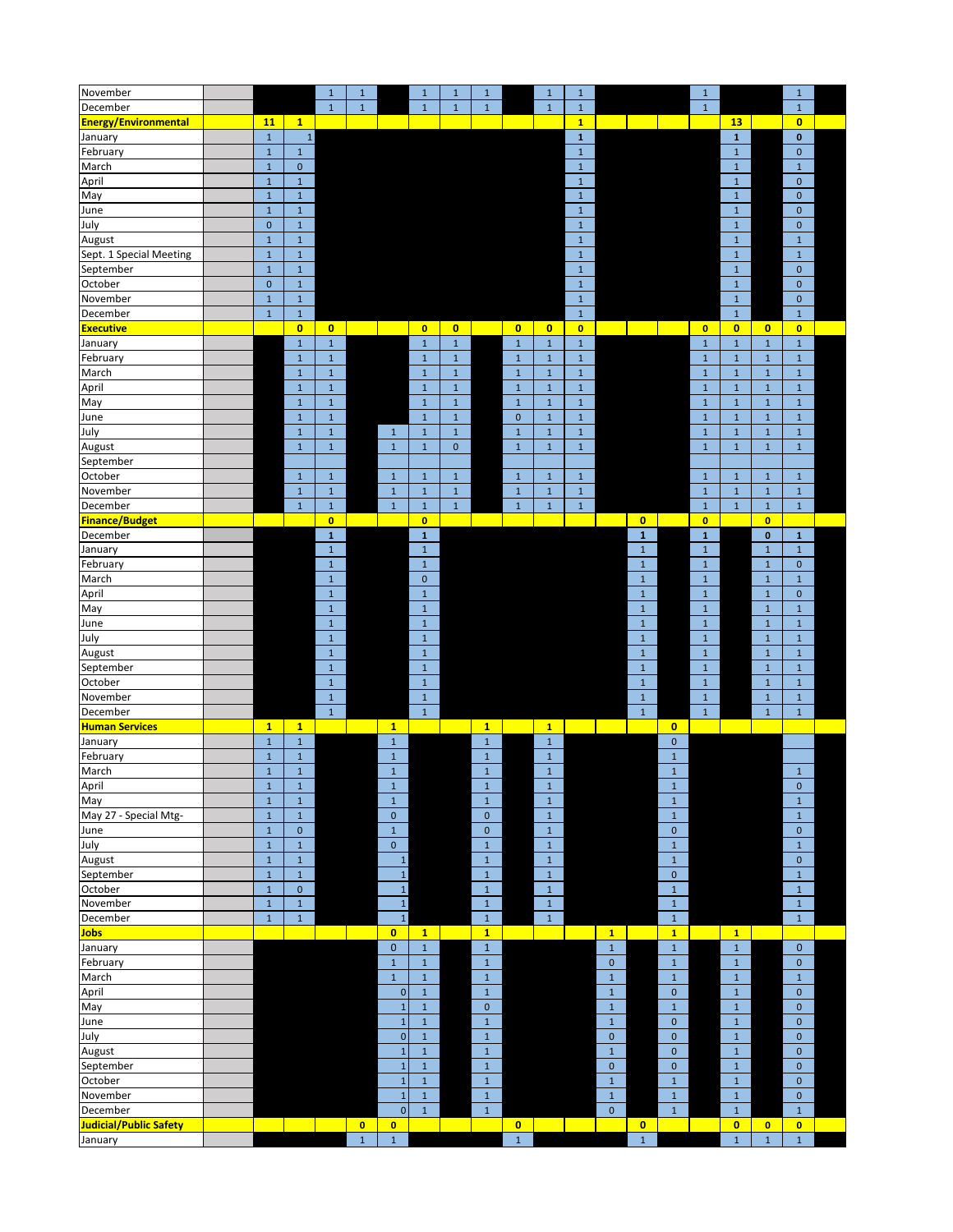| February                  |              |              |              | $\mathbf{1}$ | $\mathbf 1$  |    |              |             | $\mathbf 1$  |              |                                                                                                                       |              | $\mathbf 1$              |              |              | $1\,$        | $\mathbf{1}$ | $\mathbf 1$  |              |
|---------------------------|--------------|--------------|--------------|--------------|--------------|----|--------------|-------------|--------------|--------------|-----------------------------------------------------------------------------------------------------------------------|--------------|--------------------------|--------------|--------------|--------------|--------------|--------------|--------------|
| March                     |              |              |              | $\mathbf{1}$ | $\mathbf 1$  |    |              |             | $\mathbf 1$  |              |                                                                                                                       |              | $\mathbf 1$              |              |              | $\mathbf 1$  | $\mathbf{1}$ | $\mathbf 1$  |              |
| April                     |              |              |              | $1\,$        | $\mathbf 1$  |    |              |             | $\mathbf 1$  |              |                                                                                                                       |              | $\mathbf 1$              |              |              | $\mathbf{1}$ | $\mathbf{1}$ | $\mathbf 1$  |              |
| May                       |              |              |              | $\mathbf 1$  | $\mathbf 1$  |    |              |             | $1\,$        |              |                                                                                                                       |              | $\mathbf{1}$             |              |              | $\mathbf{1}$ | $\mathbf{1}$ | $\mathbf 1$  |              |
| June                      |              |              |              | $1\,$        | $\mathbf{0}$ |    |              |             | $\mathbf 1$  |              |                                                                                                                       |              | $\mathbf{0}$             |              |              | $\mathbf 1$  | $\mathbf{1}$ | $\mathbf 1$  |              |
| July                      |              |              |              | $1\,$        | $\pmb{0}$    |    |              |             | $\mathbf 1$  |              |                                                                                                                       |              | $\mathbf{1}$             |              |              | $\mathbf 1$  | $\mathbf{1}$ | $\mathbf 1$  |              |
| August                    |              |              |              | $1\,$        | $\mathbf 1$  |    |              |             | $\mathbf 1$  |              |                                                                                                                       |              | $\mathbf{1}$             |              |              | $\mathbf{1}$ | $\mathbf{1}$ | $\mathbf{1}$ |              |
| September                 |              |              |              | $\mathbf{1}$ | $\mathbf 1$  |    |              |             | $1\,$        |              |                                                                                                                       |              | $1\,$                    |              |              | $\mathbf{1}$ | $\mathbf{1}$ | $1\,$        |              |
| October                   |              |              |              | $\mathbf{1}$ | $\mathbf{1}$ |    |              |             | $\mathbf{1}$ |              |                                                                                                                       |              | $\mathbf 1$              |              |              | $\mathbf 1$  | $\mathbf{1}$ | $\mathbf 1$  |              |
| November                  |              |              |              | $\,1\,$      | $\mathbf{0}$ |    |              |             | $\mathbf{1}$ |              |                                                                                                                       |              | $\mathbf{1}$             |              |              | $\mathbf{1}$ | $\mathbf{1}$ | $\mathbf 1$  |              |
| December                  |              |              |              | $\mathbf 1$  | $\mathbf 0$  |    |              |             | $\mathbf 0$  |              |                                                                                                                       |              | $\mathbf{1}$             |              |              | $\mathbf{1}$ | $\mathbf{1}$ | $\mathbf{0}$ |              |
| <b>Legislative</b>        | $\mathbf{0}$ | $\bullet$    |              | $\mathbf{1}$ |              |    |              |             | 1            |              |                                                                                                                       |              |                          |              |              |              |              | $\mathbf{1}$ | $\mathbf{1}$ |
|                           | $\pmb{0}$    |              |              |              |              |    |              |             |              |              |                                                                                                                       |              |                          |              |              |              |              |              |              |
| January                   |              | $\,1\,$      |              | $\mathbf 1$  |              |    |              |             | $\mathbf 1$  |              |                                                                                                                       |              |                          |              |              |              |              | $\mathbf 1$  | $\mathbf{1}$ |
| February                  | $\mathbf 1$  | $1\,$        |              | $\mathbf 1$  |              |    |              |             | $\mathbf 1$  |              |                                                                                                                       |              |                          |              |              |              |              | $1\,$        | $\mathbf{1}$ |
| March                     | $\mathbf 1$  | $\mathbf 1$  |              | $1\,$        |              |    |              |             | $\mathbf 1$  |              |                                                                                                                       |              |                          |              |              |              |              | $\mathbf 1$  | $1\,$        |
| April                     | $\mathbf 1$  | $\,1\,$      |              | $\mathbf 1$  |              |    |              |             | $\mathbf 1$  |              |                                                                                                                       |              |                          |              |              |              |              | $\mathbf{1}$ | $\mathbf 1$  |
| May                       | $\mathbf 1$  | $\mathbf 1$  |              | $\,1\,$      |              |    |              |             | $\mathbf 1$  |              |                                                                                                                       |              |                          |              |              |              |              | $\,1\,$      | $\mathbf 1$  |
| June                      | $\mathbf 1$  | $\mathbf{0}$ |              | $1\,$        |              |    |              |             | $\mathbf 1$  |              |                                                                                                                       |              |                          |              |              |              |              | $1\,$        | $\mathbf{1}$ |
| July                      | $\mathbf{0}$ | $\mathbf{1}$ |              | $\mathbf{1}$ |              |    |              |             | $\mathbf{1}$ |              |                                                                                                                       |              |                          |              |              |              |              | $\mathbf 1$  | $\mathbf{1}$ |
| <b>August CANCELLED</b>   |              |              |              |              |              |    |              |             |              |              |                                                                                                                       |              |                          |              |              |              |              |              |              |
| September CANCELLED       |              |              |              |              |              |    |              |             |              |              |                                                                                                                       |              |                          |              |              |              |              |              |              |
| October                   | $\mathbf{0}$ | $\mathbf 1$  |              | $\mathbf{1}$ |              |    |              |             | $\mathbf{1}$ |              |                                                                                                                       |              |                          |              |              |              |              | $\mathbf 1$  | $\mathbf{1}$ |
| <b>November CANCELLED</b> |              |              |              |              |              |    |              |             |              |              |                                                                                                                       |              |                          |              |              |              |              |              |              |
| December CANCELLED        |              |              |              |              |              |    |              |             |              |              |                                                                                                                       |              |                          |              |              |              |              |              |              |
| <b>Public Health</b>      |              |              |              |              |              |    |              |             |              |              | <b>Contract Contract Contract Contract Contract Contract Contract Contract Contract Contract Contract Contract Co</b> |              |                          | $\mathbf{1}$ |              |              | $\mathbf{1}$ | $\mathbf{1}$ | $\mathbf{1}$ |
| January                   |              |              |              |              |              |    |              |             |              |              |                                                                                                                       |              |                          | $\mathbf 1$  |              |              | $\mathbf 1$  | $\mathbf 1$  | $1\,$        |
| February                  |              |              |              |              |              |    |              |             |              |              |                                                                                                                       |              |                          | $\mathbf 1$  |              |              | $\mathbf 1$  | $\mathbf 1$  | $1\,$        |
| March                     |              |              |              |              |              |    |              |             |              |              |                                                                                                                       |              |                          | $\pmb{0}$    |              |              | $\mathbf{1}$ | $\,1\,$      | $\mathbf 1$  |
| April                     |              |              |              |              |              |    |              |             |              |              |                                                                                                                       |              |                          | $\mathbf 1$  |              |              | $\mathbf{1}$ | $\,1\,$      | $\mathbf 1$  |
| May                       |              |              |              |              |              |    |              |             |              |              |                                                                                                                       |              |                          | $\mathbf 1$  |              |              | $\mathbf{1}$ | $\,1\,$      | $\mathbf 1$  |
| June                      |              |              |              |              |              |    |              |             |              |              |                                                                                                                       |              |                          | $\pmb{0}$    |              |              | $\mathbf{1}$ | $\,1\,$      | $\mathbf{1}$ |
| July                      |              |              |              |              |              |    |              |             |              |              |                                                                                                                       |              |                          | $\,1\,$      |              |              | $\mathbf{1}$ | $1\,$        | $\mathbf{1}$ |
| August                    |              |              |              |              |              |    |              |             |              |              |                                                                                                                       |              |                          | $\mathbf 1$  |              |              | $\mathbf{1}$ | $\,1\,$      | $\mathbf 1$  |
| September                 |              |              |              |              |              |    |              |             |              |              |                                                                                                                       |              |                          | $\mathbf 1$  |              |              | $\mathbf 1$  | $\mathbf 1$  | $\mathbf 1$  |
| October                   |              |              |              |              |              |    |              |             |              |              |                                                                                                                       |              |                          | $\mathbf{1}$ |              |              | $\mathbf{1}$ | $\mathbf 1$  | $\mathbf 1$  |
| November                  |              |              |              |              |              |    |              |             |              |              |                                                                                                                       |              |                          | $\mathbf 1$  |              |              | $\mathbf{1}$ | $\,1\,$      | $\mathbf 1$  |
| December                  |              |              |              |              |              |    |              |             |              |              |                                                                                                                       |              |                          | $\mathbf 1$  |              |              | $\mathbf{1}$ | $\mathbf 1$  | $\mathbf 1$  |
| <b>Public Service</b>     |              |              |              | $\mathbf{1}$ |              |    |              |             |              |              |                                                                                                                       | $\mathbf{1}$ | $\mathbf{1}$             | $\bullet$    |              |              |              | $\mathbf{1}$ |              |
| January                   |              |              |              | $\mathbf 1$  |              |    |              |             |              |              |                                                                                                                       | $\mathbf 1$  | $\mathbf 1$              | $\pmb{0}$    |              |              |              | $1\,$        |              |
| February                  |              |              |              | $1\,$        |              |    |              |             |              |              |                                                                                                                       | $\mathbf 1$  | $\mathbf 1$              | $\pmb{0}$    |              |              |              | $\mathbf 1$  |              |
| March                     |              |              |              | $\mathbf 1$  |              |    |              |             |              |              |                                                                                                                       | $\mathbf 1$  | $\mathbf{1}$             | $\mathbf{0}$ |              |              |              | $\mathbf 1$  |              |
| April                     |              |              |              | $\mathbf 1$  |              |    |              |             |              |              |                                                                                                                       | $\mathbf{1}$ | $\mathbf 1$              | $\,1\,$      |              |              |              | $\mathbf 1$  |              |
| May                       |              |              |              | $1\,$        |              |    |              |             |              |              |                                                                                                                       | $\mathbf 1$  | $1\,$                    | $\,1\,$      |              |              |              | $\pmb{0}$    |              |
| June                      |              |              |              | $1\,$        |              |    |              |             |              |              |                                                                                                                       | $\mathbf 1$  | $\mathbf{1}$             | $\mathbf 1$  |              |              |              | $\mathbf 1$  |              |
| July                      |              |              |              | $1\,$        |              |    |              |             |              |              |                                                                                                                       | $\mathbf 1$  | $1\,$                    | $\mathbf 1$  |              |              |              | $\mathbf{1}$ |              |
| August                    |              |              |              | $\mathbf{1}$ |              |    |              |             |              |              |                                                                                                                       | $\mathbf 1$  | $1\,$                    | $\mathbf 1$  |              |              |              | $1\,$        |              |
| September                 |              |              |              | $1\,$        |              |    |              |             |              |              |                                                                                                                       | $\mathbf{1}$ | $1\,$                    | $\mathbf 1$  |              |              |              | $\mathbf{1}$ |              |
| October                   |              |              |              | $\mathbf{1}$ |              |    |              |             |              |              |                                                                                                                       | $\mathbf{1}$ | $\mathbf{1}$             | $\mathbf{1}$ |              |              |              | $\mathbf 0$  |              |
| November                  |              |              |              | $\mathbf 1$  |              |    |              |             |              |              |                                                                                                                       | $\mathbf 1$  | $\mathbf{1}$             | $\mathbf 1$  |              |              |              | $\mathbf 1$  |              |
| December                  |              |              |              | $\mathbf{1}$ |              |    |              |             |              |              |                                                                                                                       | $\mathbf{1}$ | $\mathbf{1}$             | $1\,$        |              |              |              | $\mathbf{1}$ |              |
| <b>Transportation</b>     |              |              | $\mathbf{1}$ |              |              |    | $\mathbf{1}$ | $\bullet$   |              | $\bullet$    | $\bullet$                                                                                                             | $\bullet$    |                          |              | $\bullet$    |              |              |              |              |
| January                   |              |              | $\mathbf 1$  |              |              |    | $\,1\,$      | $\mathbf 1$ |              | $\mathbf 1$  | $\mathbf 1$                                                                                                           | $\,$ 1 $\,$  |                          |              | $\mathbf 1$  |              |              | $\mathbf{1}$ |              |
| February                  |              |              | $\,1\,$      |              |              |    | $\mathbf 1$  | $\,1\,$     |              | $\mathbf 1$  | $\mathbf 1$                                                                                                           | $\mathbf 1$  |                          |              | $\mathbf{1}$ |              |              | $\mathbf{0}$ |              |
| March                     |              |              | $\mathbf 1$  |              |              |    | $1\,$        | $\mathbf 1$ |              | $1\,$        | $1\,$                                                                                                                 | $\mathbf 1$  |                          |              | $\mathbf{1}$ |              |              | $\mathbf 1$  |              |
| April                     |              |              | $\mathbf 1$  |              |              |    | $\,1\,$      | $\mathbf 1$ |              | $\mathbf 1$  | $\,1\,$                                                                                                               | $\mathbf 1$  |                          |              | $\mathbf 1$  |              |              | $\pmb{0}$    |              |
|                           |              |              | $\mathbf 1$  |              |              |    | $\,1\,$      | $\mathbf 1$ |              | $\mathbf 1$  | $\,1\,$                                                                                                               | $\mathbf 1$  |                          |              | $\mathbf 1$  |              |              | $\pmb{0}$    |              |
| May                       |              |              | $\mathbf 1$  |              |              |    |              |             |              | $\mathbf 1$  | $\,1\,$                                                                                                               | $\mathbf 1$  |                          |              |              |              |              | $\pmb{0}$    |              |
| June                      |              |              |              |              |              |    | $1\,$        | $\mathbf 1$ |              |              |                                                                                                                       |              |                          |              | $\mathbf{1}$ |              |              |              |              |
| <b>July CANCELLED</b>     |              |              |              |              |              |    |              |             |              |              |                                                                                                                       |              |                          |              |              |              |              |              |              |
| August                    |              |              | $\,1\,$      |              |              |    | $\mathbf 1$  | $\mathbf 1$ |              | $\mathbf 1$  | $\mathbf 1$                                                                                                           | $\mathbf 1$  |                          |              | $\mathbf{1}$ |              |              | $\mathbf{1}$ |              |
| September                 |              |              | $\mathbf 1$  |              |              |    | $\mathbf 0$  | $\mathbf 1$ |              | $\mathbf 1$  | $\mathbf{1}$                                                                                                          | $\mathbf 1$  |                          |              | $\mathbf{1}$ |              |              | $\mathbf 1$  |              |
| October                   |              |              | $\mathbf 1$  |              |              |    | $\mathbf{1}$ | $\mathbf 1$ |              | $\mathbf 1$  | $\mathbf{1}$                                                                                                          | $\mathbf 1$  |                          |              | $\mathbf 1$  |              |              | $\mathbf{0}$ |              |
| November                  |              |              | $\mathbf 1$  |              |              |    | $\mathbf{1}$ | $\mathbf 1$ |              | $\mathbf 1$  | $\mathbf{1}$                                                                                                          | $\,$ 1 $\,$  |                          |              | $\mathbf 1$  |              |              | $\mathbf 1$  |              |
| December                  |              |              | $\mathbf 1$  |              |              |    | $\mathbf{1}$ | $\mathbf 1$ |              | $\mathbf{1}$ | $\mathbf{1}$                                                                                                          | $\pmb{0}$    |                          |              | $\mathbf{1}$ |              |              | $\mathbf 1$  |              |
| <b>Total Attended</b>     | 21           | 26           | #####        | 26           | 19           | 25 | 25           | 19          | 25           | #####        | 25                                                                                                                    |              | <b>H####</b> ##### ##### |              | 23           |              |              |              | 24           |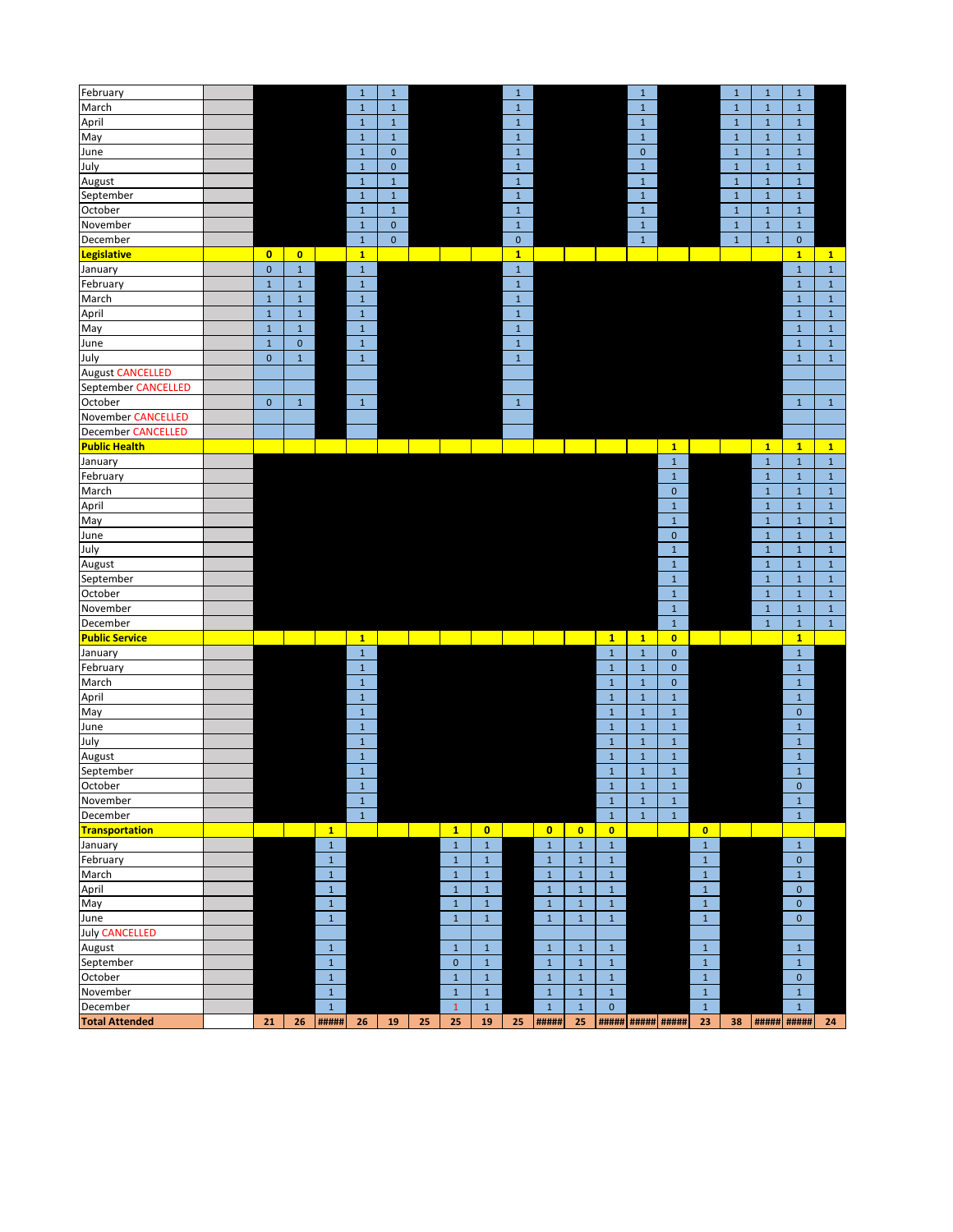| Strathmann                                                            | $\frac{1}{15}$ is the set of $\frac{1}{15}$        | $\frac{1}{15}$          | <b>Wallace</b>                   | $\frac{1}{1}$ $\frac{1}{1}$ | $\frac{12015}{1}$ $\frac{1}{1}$ $\frac{1}{1}$ | Pierog                                             | Total                                                                                                                                                                                 |
|-----------------------------------------------------------------------|----------------------------------------------------|-------------------------|----------------------------------|-----------------------------|-----------------------------------------------|----------------------------------------------------|---------------------------------------------------------------------------------------------------------------------------------------------------------------------------------------|
| $\frac{34}{15}$                                                       |                                                    |                         |                                  |                             |                                               | o                                                  |                                                                                                                                                                                       |
|                                                                       |                                                    |                         |                                  |                             |                                               | $\overline{\mathbf{1}}$                            | 23                                                                                                                                                                                    |
| $\frac{1}{1}$ $\frac{1}{1}$ $\frac{1}{1}$                             |                                                    |                         |                                  |                             |                                               | $\overline{\mathbf{1}}$                            |                                                                                                                                                                                       |
|                                                                       | $\overline{1}$                                     |                         |                                  |                             | $\overline{\mathbf{1}}$                       |                                                    |                                                                                                                                                                                       |
|                                                                       | $\overline{1}$                                     | $\frac{1}{1}$           |                                  | $\frac{1}{1}$               | $\overline{1}$                                | $\frac{1}{1}$                                      | $\frac{24}{20}$                                                                                                                                                                       |
|                                                                       | $\overline{\mathbf{1}}$                            | $\overline{\mathbf{1}}$ |                                  |                             | $\overline{1}$                                | 1                                                  |                                                                                                                                                                                       |
| $\frac{1}{1}$ $\frac{1}{1}$ $\frac{1}{1}$                             | $\overline{\mathbf{1}}$                            | $\overline{1}$          |                                  | $\frac{0}{1}$               | $\mathbf{1}$                                  | $\overline{\mathbf{1}}$                            |                                                                                                                                                                                       |
|                                                                       | $\overline{1}$                                     | $\overline{1}$          |                                  |                             | $\overline{\mathbf{1}}$                       | $\overline{\mathbf{1}}$                            | 24                                                                                                                                                                                    |
|                                                                       | $\overline{1}$                                     | $\overline{1}$          |                                  |                             | $\overline{\mathbf{1}}$                       | 1                                                  |                                                                                                                                                                                       |
|                                                                       | $\overline{1}$                                     | $\frac{1}{1}$           |                                  | $\overline{1}$              | $\overline{1}$                                | $\overline{\mathbf{1}}$                            |                                                                                                                                                                                       |
| $\overline{1}$                                                        | $\overline{\mathbf{1}}$<br>$\overline{\mathbf{1}}$ | $\overline{1}$          | $\overline{1}$<br>$\overline{1}$ |                             | $\overline{\mathbf{1}}$<br>$\mathbf{1}$       | $\overline{\mathbf{1}}$<br>$\overline{\mathbf{1}}$ | $\frac{24}{24}$ $\frac{24}{24}$ $\frac{24}{24}$ $\frac{24}{24}$                                                                                                                       |
| $\overline{1}$                                                        | $\mathbf{1}$                                       | $\overline{\mathbf{1}}$ |                                  |                             | $\mathbf{1}$                                  | 1                                                  |                                                                                                                                                                                       |
|                                                                       | $\mathbf{1}$                                       | $\overline{\mathbf{1}}$ | $\frac{1}{1}$                    |                             | $\overline{\mathbf{1}}$                       | $\overline{\mathbf{1}}$                            |                                                                                                                                                                                       |
|                                                                       | $\overline{1}$                                     | $\overline{1}$          | $\overline{1}$                   |                             | $\mathbf{1}$                                  | $\overline{\mathbf{1}}$                            |                                                                                                                                                                                       |
|                                                                       | $\mathbf{1}$                                       | $\frac{1}{1}$           | $\overline{1}$                   |                             | $\overline{\mathbf{1}}$                       | 1                                                  |                                                                                                                                                                                       |
|                                                                       | 8                                                  | 9                       |                                  | 3                           | 8                                             | $\overline{\mathbf{0}}$                            |                                                                                                                                                                                       |
|                                                                       | $\overline{\mathbf{1}}$                            |                         |                                  |                             | $\overline{0}$                                |                                                    |                                                                                                                                                                                       |
| $\frac{1}{1}$ $\frac{1}{1}$ $\frac{1}{9}$ $\frac{1}{1}$ $\frac{1}{1}$ | $\overline{1}$                                     | $\frac{1}{1}$           |                                  | $\frac{1}{1}$               | $\overline{\mathbf{1}}$                       | $\frac{1}{1}$                                      |                                                                                                                                                                                       |
|                                                                       | $\overline{\mathbf{1}}$                            | $\overline{1}$          |                                  | $\overline{1}$              | $\overline{\mathbf{1}}$                       | $\overline{\mathbf{1}}$                            | $\begin{array}{r} 2023 \overline{)190} \overline{)2223} \overline{)2330} \overline{)000} \overline{)0} \ \hline 0 \ \hline 0 \ \hline 0 \ \hline 0 \ \hline 0 \ \hline 0 \end{array}$ |
|                                                                       |                                                    |                         |                                  |                             |                                               |                                                    |                                                                                                                                                                                       |
| $\mathbf{1}$                                                          | $\mathbf{1}$                                       | $\mathbf{1}$            |                                  |                             | $\mathbf{1}$                                  | 1                                                  |                                                                                                                                                                                       |
| $\frac{1}{1}$                                                         | $\overline{\mathbf{1}}$                            | $\overline{\mathbf{1}}$ |                                  |                             | $\overline{1}$                                | $\overline{\mathbf{1}}$                            |                                                                                                                                                                                       |
|                                                                       | $\overline{1}$                                     | $\frac{1}{1}$           |                                  |                             | $\overline{\mathbf{1}}$                       | $\overline{\mathbf{1}}$                            |                                                                                                                                                                                       |
| $\overline{1}$                                                        | $\overline{0}$                                     |                         | $\mathbf{1}$                     |                             | $\overline{\mathbf{1}}$                       | 1<br>$\mathbf{1}$                                  |                                                                                                                                                                                       |
|                                                                       | $\overline{1}$                                     | $\overline{\mathbf{1}}$ | $\overline{1}$                   |                             | $\overline{1}$                                |                                                    |                                                                                                                                                                                       |
|                                                                       |                                                    |                         |                                  |                             |                                               |                                                    |                                                                                                                                                                                       |
|                                                                       |                                                    |                         |                                  |                             |                                               |                                                    |                                                                                                                                                                                       |
| $\overline{1}$                                                        | $\overline{1}$                                     | $\overline{1}$          | $\overline{1}$                   |                             | $\mathbf{1}$                                  | 1                                                  |                                                                                                                                                                                       |
|                                                                       |                                                    |                         |                                  |                             |                                               | 0                                                  |                                                                                                                                                                                       |
|                                                                       |                                                    |                         |                                  |                             |                                               |                                                    |                                                                                                                                                                                       |
|                                                                       |                                                    |                         |                                  |                             |                                               |                                                    | $\frac{0.8}{8.8} \cdot \frac{8}{8.7} \cdot \frac{7}{7} \cdot \frac{8}{8.8} \cdot \frac{8}{0.9} \cdot \frac{9}{8}$                                                                     |
|                                                                       |                                                    |                         |                                  |                             |                                               | $\frac{1}{0}$                                      |                                                                                                                                                                                       |
|                                                                       |                                                    |                         |                                  |                             |                                               |                                                    |                                                                                                                                                                                       |
|                                                                       |                                                    |                         |                                  |                             |                                               | $\frac{1}{1}$                                      |                                                                                                                                                                                       |
|                                                                       |                                                    |                         |                                  |                             |                                               |                                                    |                                                                                                                                                                                       |
|                                                                       |                                                    |                         |                                  |                             |                                               | 1                                                  |                                                                                                                                                                                       |
|                                                                       |                                                    |                         |                                  |                             |                                               | 1<br>1                                             |                                                                                                                                                                                       |
|                                                                       |                                                    |                         |                                  |                             |                                               | $\overline{\mathbf{0}}$                            |                                                                                                                                                                                       |
|                                                                       |                                                    |                         |                                  |                             |                                               | $\overline{\mathbf{1}}$                            |                                                                                                                                                                                       |
|                                                                       |                                                    |                         |                                  |                             |                                               | $\overline{\overline{\mathbf{0}}}$                 |                                                                                                                                                                                       |
|                                                                       |                                                    |                         |                                  |                             |                                               | o                                                  |                                                                                                                                                                                       |
|                                                                       |                                                    |                         |                                  |                             |                                               |                                                    | 8                                                                                                                                                                                     |
|                                                                       |                                                    |                         |                                  |                             |                                               | 0                                                  | 7                                                                                                                                                                                     |
|                                                                       |                                                    |                         |                                  |                             |                                               | 0                                                  | 6                                                                                                                                                                                     |
|                                                                       |                                                    |                         |                                  |                             |                                               | $\mathbf{1}$                                       | 7                                                                                                                                                                                     |
|                                                                       |                                                    |                         |                                  |                             |                                               | 0                                                  | 6                                                                                                                                                                                     |
|                                                                       |                                                    |                         |                                  |                             |                                               | $\mathbf{o}$                                       | 7                                                                                                                                                                                     |
|                                                                       |                                                    |                         |                                  |                             |                                               | $\mathbf{1}$                                       | 7                                                                                                                                                                                     |
|                                                                       |                                                    |                         |                                  |                             |                                               | 0<br>0                                             | 6<br>6                                                                                                                                                                                |
|                                                                       |                                                    |                         |                                  |                             |                                               | 0                                                  |                                                                                                                                                                                       |
|                                                                       |                                                    |                         |                                  |                             |                                               | 0                                                  | $\frac{7}{7}$                                                                                                                                                                         |
|                                                                       |                                                    |                         |                                  |                             |                                               |                                                    | $\overline{\mathbf{0}}$                                                                                                                                                               |
|                                                                       |                                                    |                         |                                  |                             | o                                             | o                                                  |                                                                                                                                                                                       |
|                                                                       |                                                    |                         |                                  |                             | $\mathbf{1}$                                  | $\mathbf{1}$                                       | 0                                                                                                                                                                                     |
|                                                                       |                                                    |                         |                                  |                             | $\mathbf{1}$                                  | 1                                                  | 10                                                                                                                                                                                    |
|                                                                       |                                                    |                         |                                  |                             | $\overline{1}$                                | $\mathbf{1}$                                       | 11                                                                                                                                                                                    |
|                                                                       |                                                    |                         |                                  |                             | $\overline{1}$                                |                                                    | 8                                                                                                                                                                                     |
|                                                                       |                                                    |                         |                                  |                             | $\overline{1}$                                | $\mathbf{1}$                                       | 10                                                                                                                                                                                    |
|                                                                       |                                                    |                         |                                  |                             | $\overline{1}$                                | 0                                                  | 9                                                                                                                                                                                     |
|                                                                       |                                                    |                         |                                  |                             |                                               |                                                    | $\mathbf{0}$                                                                                                                                                                          |
|                                                                       |                                                    |                         |                                  |                             | $\overline{1}$                                | $\mathbf{o}$                                       | 10                                                                                                                                                                                    |
|                                                                       |                                                    |                         |                                  |                             | $\overline{1}$<br>$\overline{1}$              | $\mathbf{1}$<br>o                                  | 10<br>0                                                                                                                                                                               |
|                                                                       |                                                    |                         |                                  |                             |                                               |                                                    |                                                                                                                                                                                       |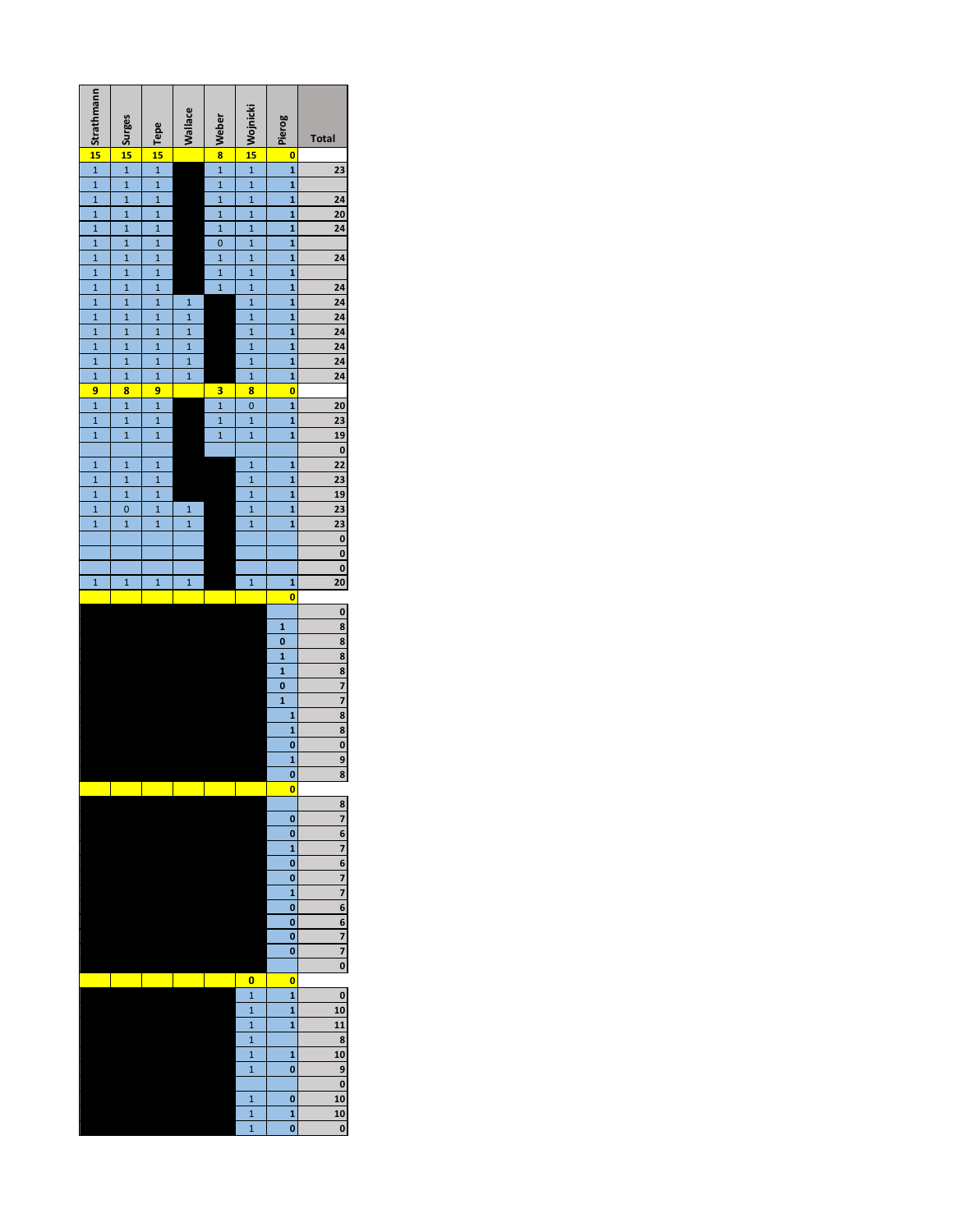|                                  |                                |                                |                         |                                         | $\mathbf{1}$                   | 1                       | 11                      |
|----------------------------------|--------------------------------|--------------------------------|-------------------------|-----------------------------------------|--------------------------------|-------------------------|-------------------------|
|                                  |                                |                                |                         |                                         | $\overline{\mathbf{1}}$        | 1                       | #NAME?                  |
| 1                                |                                |                                |                         | 1                                       | 13                             | o                       |                         |
| $\mathbf{1}$                     |                                |                                |                         | $\mathbf{1}$                            | 1                              | o                       | 0                       |
| $\mathbf{1}$                     |                                |                                |                         | $\mathbf{1}$                            | $\mathbf{1}$                   | 0                       | 6                       |
| $\overline{1}$<br>$\overline{1}$ |                                |                                |                         | $\mathbf{1}$<br>$\overline{\mathbf{1}}$ | $\overline{1}$<br>$\mathbf{1}$ | o<br>1                  | $\frac{6}{1}$<br>7      |
| $\mathbf{1}$                     |                                |                                |                         |                                         | $\mathbf{1}$                   | 0                       | 5                       |
| $\overline{1}$                   |                                |                                |                         |                                         | $\overline{1}$                 | o                       | 5                       |
| $\mathbf{1}$                     |                                |                                | $\mathbf{1}$            |                                         | $\mathbf{1}$                   | 0                       | $\overline{6}$          |
| $\mathbf{1}$                     |                                |                                | $\mathbf{1}$            |                                         | $\mathbf{1}$                   | 0                       | 7                       |
| $\mathbf{1}$                     |                                |                                | $\overline{1}$          |                                         | $\overline{1}$                 | 1                       | 8                       |
| $\overline{1}$                   |                                |                                | $\mathbf{1}$            |                                         | $\overline{1}$                 | 1                       | 7                       |
| $\mathbf{1}$                     |                                |                                | $\mathbf{0}$            |                                         | $\mathbf{1}$                   | 1                       | 6                       |
| $\overline{1}$                   |                                |                                | $\overline{1}$          |                                         | $\mathbf{1}$                   | o                       | 6                       |
| $\overline{1}$                   |                                |                                | $\overline{\mathbf{1}}$ |                                         | $\overline{1}$                 | o                       | 7                       |
| $\overline{\mathbf{0}}$          | o                              | o                              |                         | o                                       |                                | o                       |                         |
| $\overline{1}$                   | $\overline{1}$                 | $\overline{1}$                 |                         | $\overline{1}$                          |                                | $\mathbf{1}$            | 0                       |
| $\overline{1}$                   | $\mathbf{1}$                   | $\mathbf{1}$                   |                         | $\overline{\mathbf{1}}$                 |                                | 0                       | 15                      |
| $\mathbf{1}$                     | $\mathbf{1}$                   | $\mathbf{1}$                   |                         | $\overline{1}$                          |                                | 1                       | <u>16</u>               |
| $\overline{1}$                   | $\mathbf{1}$                   | $\overline{1}$                 |                         | $\overline{\mathbf{1}}$                 |                                | 0                       | 15                      |
| $\mathbf{1}$                     | $\mathbf{1}$                   | $\mathbf{1}$                   |                         | $\mathbf{0}$                            |                                | $\mathbf{1}$            | 15                      |
| $\mathbf{1}$                     | $\mathbf{1}$<br>$\mathbf{1}$   | $\mathbf{1}$<br>$\mathbf{1}$   |                         | $\mathbf{1}$<br>$\overline{1}$          |                                | 0                       | 14<br>17                |
| $\mathbf{1}$<br>$\overline{1}$   | 0                              | $\mathbf{1}$                   |                         |                                         |                                | 1                       | 13                      |
|                                  |                                |                                |                         |                                         |                                |                         | 0                       |
| $\mathbf{1}$                     | $\mathbf{1}$                   | $\overline{1}$                 |                         |                                         |                                | 1                       | 0                       |
| $\mathbf{1}$                     | $\mathbf{1}$                   | $\mathbf{1}$                   |                         |                                         |                                | $\mathbf{1}$            | 16                      |
| $\mathbf{1}$                     | $\mathbf{1}$                   | $\mathbf{1}$                   |                         |                                         |                                | 1                       | 16                      |
|                                  | o                              | O                              |                         |                                         |                                | o                       |                         |
|                                  | 1                              | 1                              |                         |                                         |                                | $\mathbf{1}$            | 8                       |
|                                  | $\mathbf{1}$                   | $\mathbf{1}$                   |                         |                                         |                                | $\mathbf{1}$            | 9                       |
|                                  | $\overline{1}$                 | $\overline{\mathbf{1}}$        |                         |                                         |                                | 1                       | 8                       |
|                                  | $\mathbf{1}$                   | $\mathbf{1}$                   |                         |                                         |                                | 1                       | 8                       |
|                                  | $\mathbf{1}$                   | $\overline{\mathbf{1}}$        |                         |                                         |                                | 1                       | 8                       |
|                                  | $\mathbf{1}$                   | $\mathbf{1}$                   |                         |                                         |                                | 1                       | 9                       |
|                                  | $\overline{1}$                 | $\overline{\mathbf{1}}$        |                         |                                         |                                | $\mathbf{1}$            | 9                       |
|                                  | $\mathbf{1}$                   | $\mathbf{1}$                   |                         |                                         |                                | 1                       | 9                       |
|                                  | $\mathbf{1}$                   | $\overline{1}$                 |                         |                                         |                                | 1                       | 9                       |
|                                  | $\mathbf{1}$                   | $\overline{1}$                 |                         |                                         |                                | $\mathbf{1}$            | 9                       |
|                                  | $\mathbf{1}$                   | $\mathbf{1}$<br>$\overline{1}$ |                         |                                         |                                | 1                       | $\overline{\mathbf{0}}$ |
|                                  | $\mathbf{1}$<br>$\mathbf{1}$   | $\mathbf{1}$                   |                         |                                         |                                | 1<br>1                  | 9<br>9                  |
|                                  | $\overline{\mathbf{1}}$        |                                |                         |                                         |                                | O                       |                         |
|                                  | $\overline{1}$                 |                                |                         |                                         |                                |                         | 0                       |
|                                  | $\overline{1}$                 |                                |                         |                                         |                                |                         | 6                       |
|                                  | $\mathbf{1}$                   |                                |                         |                                         |                                | 0                       | 7                       |
|                                  | $\mathbf{1}$                   |                                |                         |                                         |                                | $\bf{0}$                | $\overline{\mathbf{6}}$ |
|                                  | $\overline{\mathbf{1}}$        |                                |                         |                                         |                                | 1                       | 8                       |
|                                  | $\mathbf{1}$                   |                                |                         |                                         |                                | 1                       | 6                       |
|                                  | $\overline{\mathbf{1}}$        |                                |                         |                                         |                                | 0                       | 3                       |
|                                  | $\overline{\mathbf{1}}$        |                                |                         |                                         |                                | $\overline{\mathbf{0}}$ | $\overline{6}$          |
|                                  | $\mathbf{1}$                   |                                |                         |                                         |                                | 1                       | 7                       |
|                                  | $\overline{1}$                 |                                |                         |                                         |                                | 0                       | 6                       |
|                                  | $\overline{\mathbf{1}}$        |                                |                         |                                         |                                | $\overline{\mathbf{0}}$ | $\overline{\mathbf{0}}$ |
|                                  | $\overline{1}$<br>$\mathbf{1}$ |                                |                         |                                         |                                | 1<br>$\mathbf{1}$       | $\frac{8}{8}$           |
|                                  |                                |                                |                         | 1                                       |                                | 0                       |                         |
|                                  |                                |                                |                         | $\overline{1}$                          |                                |                         | $\overline{\mathbf{0}}$ |
|                                  |                                |                                |                         | $\mathbf{1}$                            |                                | $\mathbf{1}$            | 7                       |
|                                  |                                |                                |                         | $\overline{1}$                          |                                | 0                       | 8                       |
|                                  |                                |                                |                         | $\overline{\mathbf{1}}$                 |                                | 0                       | 5                       |
|                                  |                                |                                |                         |                                         |                                | 0                       | 5                       |
|                                  |                                |                                |                         |                                         |                                | 1                       | 6                       |
|                                  |                                |                                | $\overline{1}$          |                                         |                                | 0                       | 4                       |
|                                  |                                |                                | $\overline{1}$          |                                         |                                | 0                       | $\overline{6}$          |
|                                  |                                |                                | $\overline{1}$          |                                         |                                | $\overline{\mathbf{1}}$ | 6                       |
|                                  |                                |                                | $\mathbf{0}$            |                                         |                                | $\overline{\mathbf{0}}$ | 6                       |
|                                  |                                |                                | $\mathbf{1}$            |                                         |                                | 0                       | 7                       |
|                                  |                                |                                | $\mathbf{1}$            |                                         |                                | 1                       | 7                       |
|                                  |                                |                                |                         |                                         |                                | o                       |                         |
|                                  |                                |                                |                         |                                         |                                |                         | 0                       |